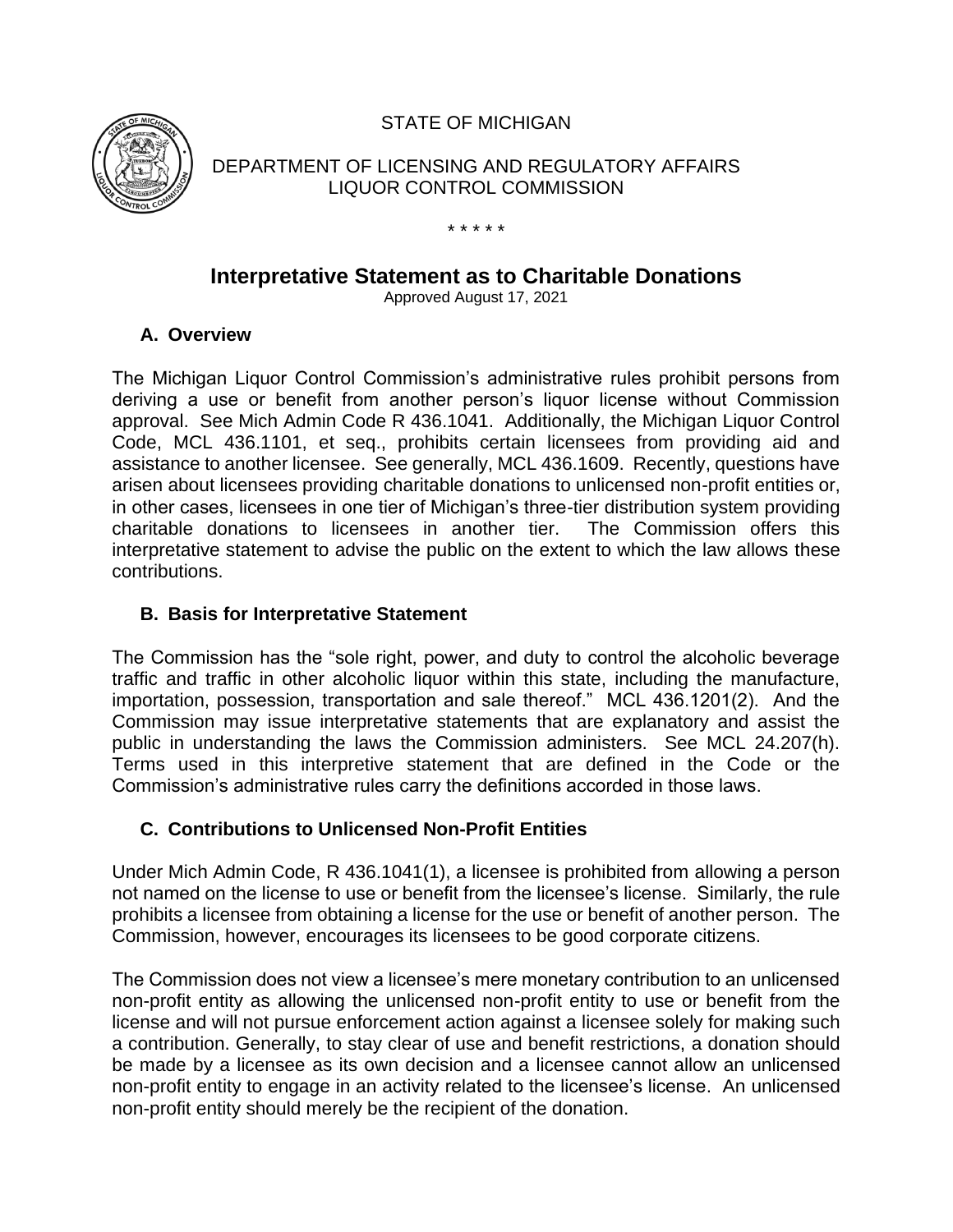"Unlicensed non-profit entity" as used in this interpretive statement is defined as a bonafide non-profit entity that is exempt from the payment of taxes under the Internal Revenue Code.

Examples of donations deemed acceptable:

- a. A manufacturer manufactures a product with the express intent to donate all or a portion of the net profits from that product to an unlicensed non-profit entity.
- b. An on-premises retailer donates all or a portion of the net profits from the sale of drinks sold on a particular night to an unlicensed non-profit entity.

However, some contributions cross the line to allowing the unlicensed non-profit entity to use or benefit from the licensee's license, especially when the unlicensed non-profit entity is engaging in an activity related to the licensee's license.

Examples of donations deemed unacceptable:

- a. A licensee donates alcohol to an unlicensed non-profit entity to serve or sell at an upcoming event.
- b. A licensee allows an unlicensed non-profit entity to conduct an event at the licensed establishment during which the unlicensed non-profit entity will earn one dollar per drink sold by the licensee.

# **D. Contributions to Non-Profit Entities that are Special Licensees**

When a non-profit entity holds a special license, it is also bound by the prohibition on allowing a person to use or benefit from its license. That person may be another licensee. Special licensees are also bound by the general prohibition on receiving aid or assistance from a licensee in the manufacturer or wholesaler tier, and licensees in those tiers are generally prohibited from giving aid or assistance to a special licensee. See MCL 436.1609(1).

This interpretive statement does not prohibit any conduct expressly allowed by statutory exceptions to MCL 436.1609(1), such as providing brand-logoed tents to special licensees under MCL 436.1609e or providing certain equipment to a special licensee under MCL 436.1610c without any conditions attached. However, if the donation of these items is made with certain conditions attached, the Commission may still find that the special licensee has allowed the donor to use or benefit from its license or has received prohibited aid or assistance.

Examples of contributions the special licensee may accept:

a. A special licensee receives donated tables and chairs from another licensee to use during its event.